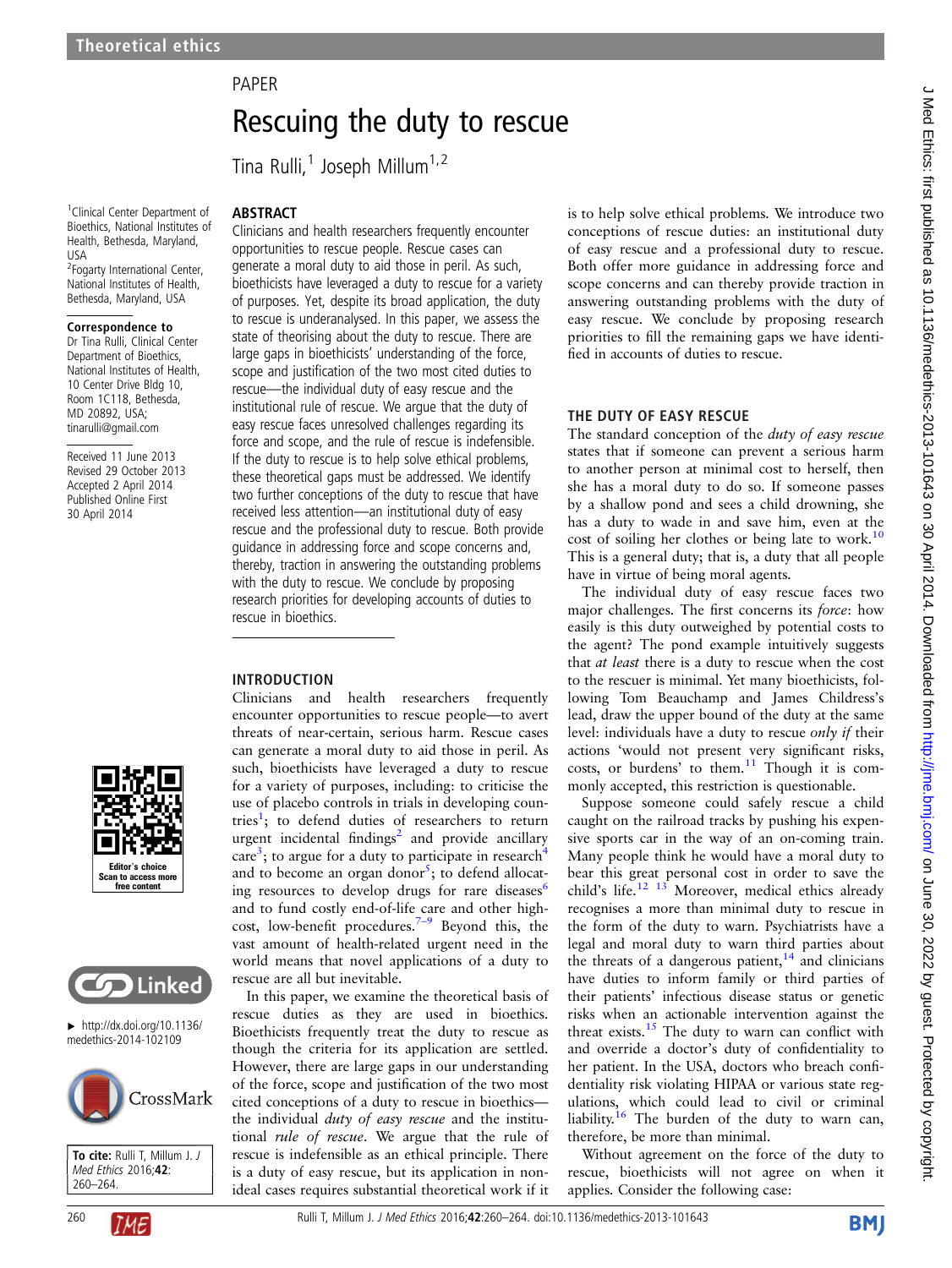Investigators in Mali studying malaria discover a research subject with a severe congenital cardiac defect unrelated to the study. Her defect is untreatable in Mali, though she could be flown to the researchers' home country to receive treatment. Without treatment, she faces a high risk of death.<sup>[17](#page-4-0)</sup>

Do the investigators have a duty to rescue in this case, that is, to fly the subject to another country for life-saving, but expensive heart surgery? Such a rescue would be very costly as a personal monetary burden to the researchers or as a monetary or research cost to the sponsors. A mere duty of easy rescue would not require investigators to take these measures. Indeed, the duty of rescue is oftentimes dismissed as a possible ground for ancillary care obligations under the assumption that it is minimally demanding—other duties must explain researchers' ancillary care obligations.<sup>[18](#page-4-0)</sup> But if the duty to rescue can require more costly sacrifices, as the examples of the sports car and the duty to warn suggest, then the medical evacuation might be required. Since the force of the duty to rescue has not been established, we cannot determine whether and how it applies to this case. Likewise, we cannot confidently ascertain how frequently a duty to rescue would entail a duty to return incidental findings or provide costly end-of-life care.

The second major challenge concerns the duty's scope: how broad is the range of cases to which the duty applies? Even if the duty is limited to low-cost cases, there may be an overwhelming number of low-cost opportunities to rescue. Given the amount of great need in the world that can be met at minimal burden, such proliferation is a real threat. For example, researchers working in sub-Saharan Africa may have a duty of easy rescue to provide antimalarial drugs to participants who present with symptoms of cerebral malaria, even when they are studying an unrelated condition. Doing so is low cost and meets a critical need. But, likewise, they could treat many non-subjects in the surrounding population at low cost. Indeed, researchers who do not encounter this need at all could send a comparable amount of money to treat needy children elsewhere in the world. Insofar as the duty to rescue is a general duty, everyone with extra means has this duty. The challenge is to either accept the counterintuitive and demanding proliferation of rescue obligations or to find a principled way to limit the duty's scope.[19 20](#page-4-0)

# THE RULE OF RESCUE

An intuitive way to limit the proliferation of duty to rescue cases is to confine it to cases in which the rescuer encounters a unique emergency with an identifiable victim. This would limit the duty to cases like the drowning child, while excluding cases of distant need.

This brings us to the second concept of a duty to rescue often discussed in bioethics: the rule of rescue. The rule of rescue describes a psychological tendency to judge that we ought to rescue identifiable victims, even at great cost.<sup>[7i](#page-4-0)</sup> The rule of rescue is typically invoked by doctors and bioethicists assessing the distribution of limited resources over a population. As such, it is usually applied to institutional contexts.

The rule of rescue was foundational in the debates leading up to Oregon's Health Plan reform in 1989. In 1987, Coby Howard, a 7-year-old with leukaemia, died after being denied a

bone marrow transplant under Medicaid (the US health insurance programme for people with low incomes). Coby's case was widely televised and generated widespread moral outrage at the Oregon healthcare system, prompting reform. Though the legislature would ultimately decide to prioritise expanding healthcare to many people rather than funding high-cost procedures for a few, the public outrage on Coby Howard's behalf, and the public's general discontent with 'rationing,' illustrate the powerful tendency to prioritise saving identifiable lives even at great opportunity cost to many others. $21$ 

The rule of rescue describes a psychological tendency; but it is often implicitly endorsed as a moral principle. Justifying such a principle poses significant challenges. In particular, what does it mean for a person to be *identifiable?*<sup>ii</sup> Must one know the identity of a person in question in order to have a duty to rescue her? This seems implausible—surely one must rescue the drowning child even if she is a stranger. Perhaps, then, it is just a matter of being able to single out the person in need or a matter of her physical proximity. But identifiability and physical proximity do not restrict the scope of the duty to rescue in a way that would satisfy those who desire such a restriction in the first place. Most visitors and residents of Calcutta, for example, are soon inured to the numerous beggars and malnourished street children, despite their identifiability and proximity. Donating to help them is typically regarded as merely charitable, not morally required.

Attempts at providing a morally significant definition of identifiability have met formidable criticism from philosophers.<sup>10</sup><sup>12</sup> In the end, bioethicists seem to use *identifiability* to indicate that the victim is seen as an individual rather than a mere statis-tic or one person among many similarly situated people.<sup>[6](#page-4-0)</sup> Identifiability defined this way, however, simply collapses into salience of the victim's need. This explains why people with especially compelling backstories or gruesome symptoms are often the beneficiaries of resource-intensive rescue, while less salient cases go unaddressed. But prioritising salience of need is an artefact of our psychology; salience of need does not constitute any moral reason for favouring some people over others. $22$ 

Limiting the duty to rescue to encounters with identifiable agents is indefensible. As such, the rule of rescue does not solve the original scope worries about the duty to rescue.

Without guidance on the force and scope of the duty to rescue we cannot confidently apply it to the difficult cases in medical ethics in which we want to know whether doctors, researchers, or government bodies have an obligation to meet an urgent need. The duty to rescue needs rescuing.

### REFOCUSING THE DUTY TO RESCUE FOR BIOETHICISTS

Force and scope problems plague theorising about the duty to rescue generally. However, some progress can be made by focusing on the different actors who come to have duties to rescue. We propose that bioethicists should focus on the duties to rescue possessed by institutions and professionals, in addition to individual moral agents. Below, we discuss the potential that focusing on institutional and professional duties has for addressing the force and scope concerns identified above. We conclude

<sup>&</sup>lt;sup>i</sup>The rule of rescue has two main components: it prioritises saving one or few lives at the opportunity cost of providing a large number of other people with smaller benefits, and it prioritises identifiable over unidentified lives. Here, we focus on the latter component.

i<sup>i</sup>The *identifiability* captured by the rule of rescue phenomenon should not be contrasted solely with statistical lives—those lives that might be impacted in the future by some action. Rather, identifiable contrasts with *unidentifiable*, which includes statistical lives, people whose identities are unknown to an agent, and people who are one among many other similarly placed others, whose identities are not salient.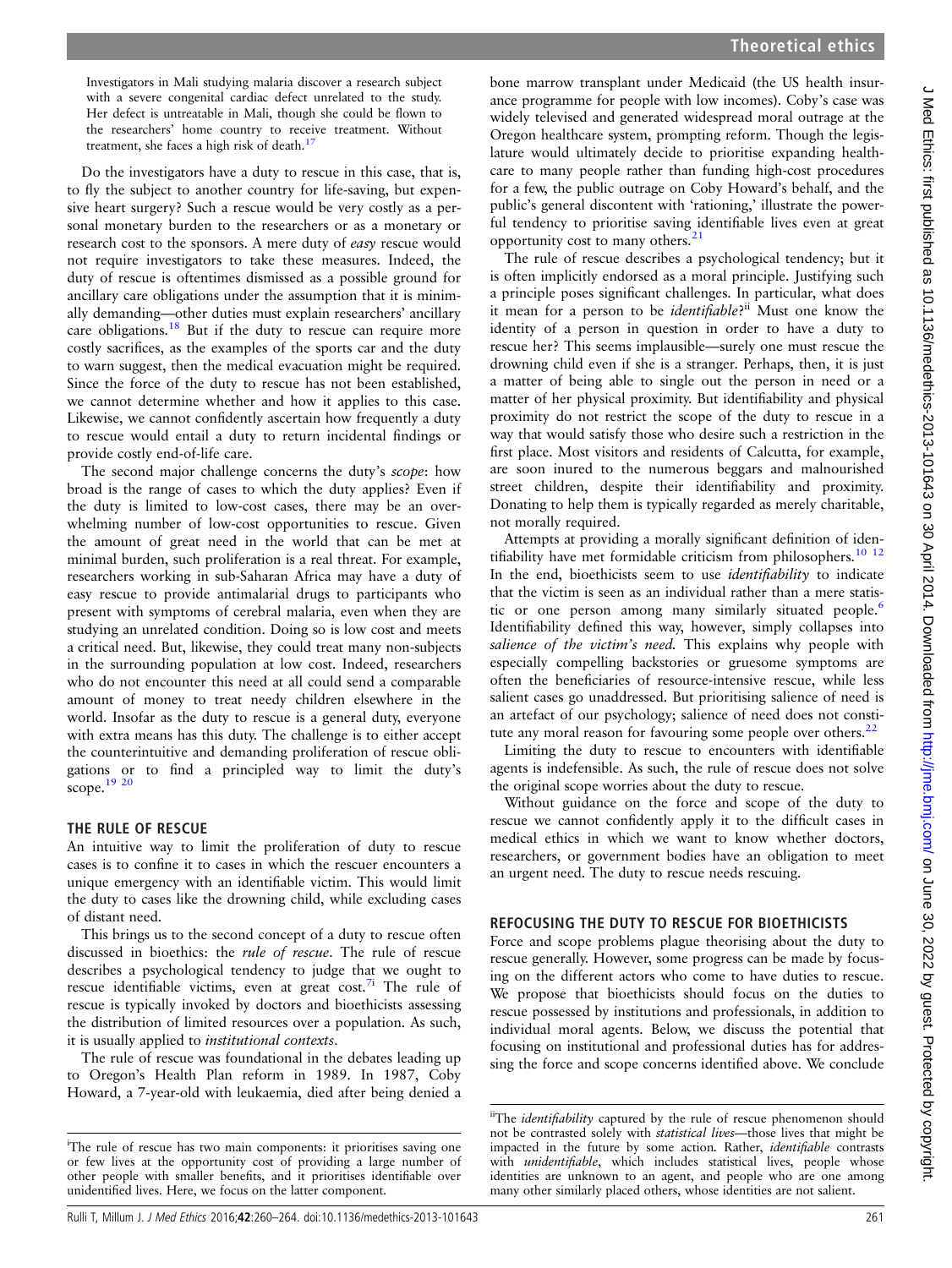J Med Ethics: first published as 10.1136/medethics-2013-101643 on 30 April 2014. Downloaded from http://jme.bmj.com/ on June 30, 2022 by guest. Protected by copyright J Med Ethics: first published as 10.1136/medethics-2013-101643 on 30 April 2014. Downloaded from <http://jme.bmj.com/> on June 30, 2022 by guest. Protected by copyright.

by proposing a research programme for the development of conceptions of duties to rescue in bioethics.

### Focus on institutions

First, bioethicists should consider the duty to rescue as it applies to institutions, not just individuals. By institutions we mean collectively shared social schemes responsible for the distribution of benefits and burdens across members in the collective, and primarily, we have in mind government institutions. Oftentimes, bioethicists speak of the duty to rescue that a clinician or researcher has in virtue of being a moral agent. But, more accurately, this agent would use institutional resources to enact a rescue at an opportunity cost to healthcare elsewhere. Focusing on institutions over individuals brings this wider context into focus.

The institutional duty to rescue differs from the individual duty to rescue in two important ways. First, it is held by an institution or institutional actor to populations rather than to individuals. Second, institutional obligations are not general, they are held to a specific population. As such, the institutional focus can provide guidance on the scope of a duty to rescue. Where with the individual duty to rescue it was unclear why an agent would have a duty to rescue some specific person rather than another in similar need, an institutional focus prioritises individuals for which an institution is responsible. Despite the great amount of need in the world, institutions have primary responsibility to address the needs of their own constituents.

The institutional nature of the duty can also assuage concerns about its force. Giving absolute priority to people in need of rescue over people with lesser needs would be unfair. Institutions have obligations to all of their members, and so there is some threshold at which an institution should forgo providing a costly rescue to some individual so that it can provide lesser benefits to a larger number of people. A plausible institutional duty of rescue, then, will be limited to cost-effective 'easy' rescues. Though we cannot specify the threshold for easy rescues here, a limited institutional duty of easy rescue can be motivated in a way that a limited individual duty of rescue cannot. In the latter case, the motivation for limiting the demands is the agent's personal interests. As noted above, it is controversial whether and when personal interests should defeat a duty to rescue. In the institutional case, the motivation is fairness to other institutional members who also have a claim on institutional resources. Costs to members to whom the institution has obligations to benefit provide solid grounding for limiting the institution's duty to rescue to easy cases.

Thus, the institutional duty of easy rescue differs from the rule of rescue by implying a cost threshold and a feasibility requirement for rescues that receive priority: it applies to those rescues that can be met at relatively low cost. Further, it does not unjustly select beneficiaries in virtue of their salience; it prioritises them based on need. Need is a morally relevant consideration reflected in a popular strand of thinking about justice, which requires that institutions give some priority to those people who are worst off (prioritarianism).<sup>iii</sup>

There is yet another way in which an institutional focus can address concerns about the force of rescue duties, that is, how demanding they are. Substantial institutions can respond to very

demanding rescues without any one person incurring a large unredressed burden because the burdens can be spread across individuals. For instance, taxpayers fund the fire department to conduct rescue operations, sharing the burden of rescue communally. Though firefighters do incur great burdens, they are also compensated for the risk. One could also imagine an institutional scheme whereby individuals who incur great costs to enact rescue—recall the man who must sacrifice his sports car to save a child on the railroad tracks—could be compensated for their personal loss. By spreading the demands of rescue among individuals, institutions can better coordinate rescues and collectively shoulder its burdens. The demands of individual rescue are less burdensome when addressed by institutions.<sup>[23](#page-4-0)</sup>

Focusing on institutions provides a response to, and a diagnosis of, the demandingness concern. A primary reason why the demands of rescue can be so great is because poorly functioning or absent institutions cause rescue cases to proliferate. For example, wide inequalities in rates of childhood vaccinations within and between Indian states suggest that many children do not receive life-saving vaccinations because their state institutions are not just. $24$  If institutions were just and properly functioning, a great number of rescue cases would likely disappear.

In the absence of just institutions, the ethical challenge for individual potential rescuers remains. Recall the case of the Malian research subject with a cardiac defect. The cost to an individual researcher of airlifting her to a hospital for heart surgery would be very high. Assuming that the researcher is not wealthy, paying for the rescue himself might be praiseworthy, but not obligatory. Likewise, if the resources available to the research team are limited, it may not be obligatory for them to pay for the airlift. Moreover, if the opportunity costs to other needy patients is too large, a duty to rescue may be overridden.

But the story does not end there. Mali's lack of capacity to treat patients needing complex heart surgery is, plausibly, not an accident, but the result of systemic failures intranationally and internationally. If the researchers are not going to engage in costly rescues themselves, they can still work towards, and advocate for, improvements in Mali's healthcare system. Together with the efforts of others, and without any individual incurring excessive costs, it may be possible to expand the country's institutional capacity to respond to urgent needs. Recognising that an institutional response to predictable rescue needs may be appropriate can help concerned agents to focus on what should be changed without becoming paralysed or overwhelmed. We need not choose between doing nothing and sacrificing everything.

# Professional duties to rescue

It is widely assumed that the individual duty to rescue just applies to moral agents as such. $25$  But, in fact, professionals frequently have additional (or more demanding) duties to rescue in virtue of their roles. $26$  For example, police and firefighters have a duty to rescue even at great risk to their own lives. Physicians must offer emergency medical assistance when not on the job.<sup>[27](#page-4-0)</sup> This explains and justifies the pull that urgent medical needs often have on healthcare professionals. The exact requirements of the professional duty to rescue will vary by profession: for example, firefighters may be required to risk their lives, though not their own personal resources, whereas doctors are rarely required to risk their lives, but may be required to devote their own time and resources. What these professions share, despite differences in the details, is a more demanding duty to rescue than the general, individual duty to rescue.

iiiPrioritarianism is a more expansive theory that prioritises the worse-off, generally; it is not limited to cases in which people need rescuing. However, the institutional duty of easy rescue could be grounded in the same considerations that ground prioritarianism.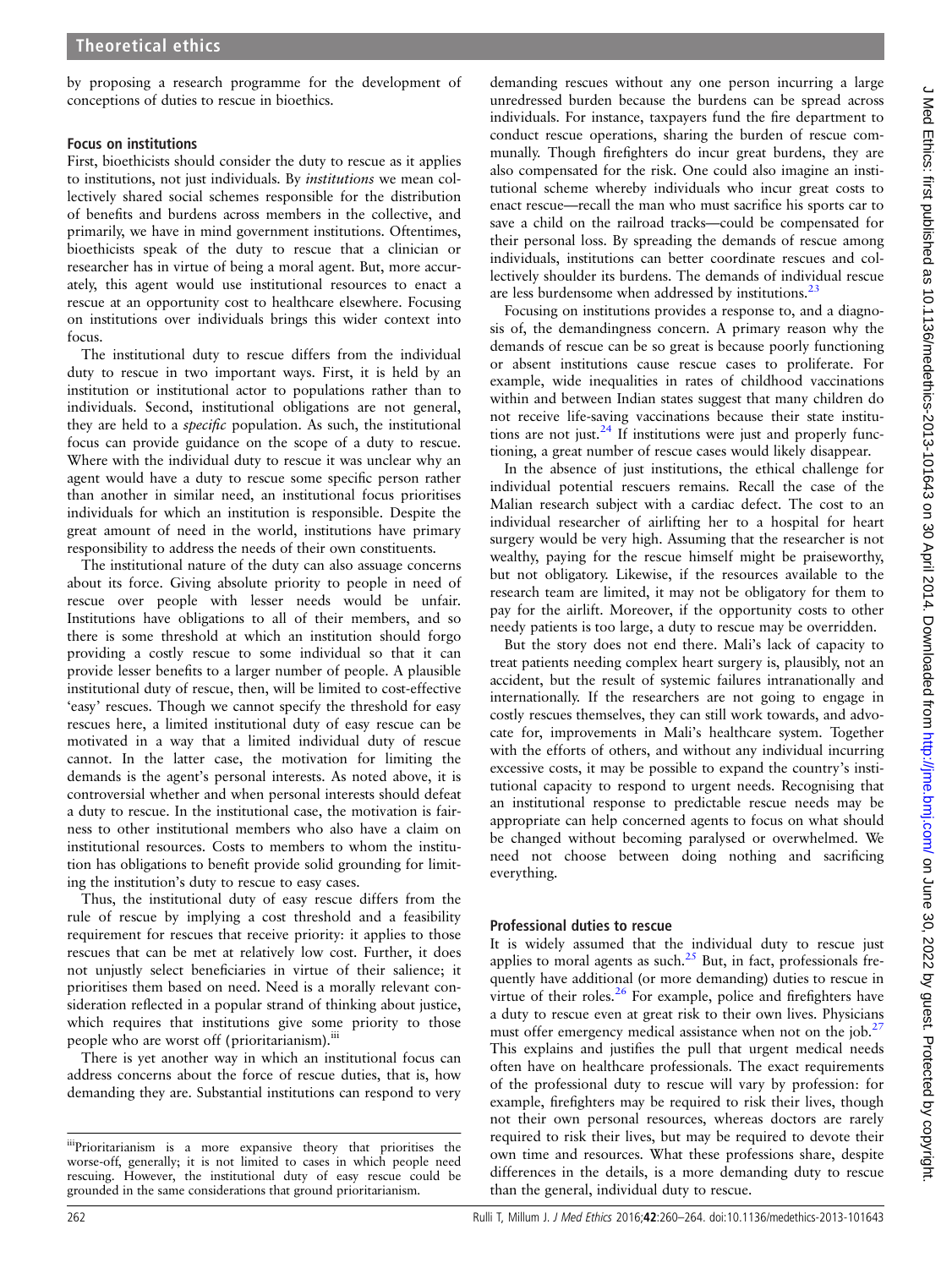The existence of these more stringent professional duties to rescue is uncontroversial: they are grounded in the profession's history, an implicit contract with society, and voluntary assumption of the role by the individual professionals.<sup>28</sup> <sup>29</sup> The professional context thereby explains the demanding force of the professional's duty to rescue. The professional context is also relevant to the duty's scope. For example, doctors have special obligations to their patients that justify partiality to these patients over others. More generally, professionals must take on greater costs to perform rescues within their area of expertise than outside it. Doctors have more demanding duties to rescue the sick and injured than people who are drowning. Lifeguards have an increased duty to rescue swimmers, though they don't have an increased duty to rescue people trapped in burning buildings; the latter is the professional domain of firefighters. All these agents have the same individual duties of easy rescue as other moral agents, but their responsibility increases when the rescue involves people who are the standard beneficiaries of their professional role.

In locating the scope of the professional duty to rescue, this conception provides a middle ground between two extremes: the rule of rescue unjustifiably advocates rescuing those with the most salient need, even at great opportunity cost. On the other side, consequentialism advocates always acting to bring about the optimific result. On the latter view, a heart surgeon should refuse to do a heart transplant when the resources for this costly surgery could save more lives if spent on, say, improving sanitation. A professional duty to rescue explains why the professional may and should favour rescuing a person to whom she is responsible at the opportunity cost of rescuing others (up to some threshold). Since the duty is generated from the professional role, it does not extend to rescues outside that role.<sup>iv</sup>

We noted earlier that individuals, particularly professionals, are often faced with rescue situations in which they are allocating institutional resources. Institutional duties to rescue and professional duties to rescue are therefore closely tied. An ideal society<sup>v</sup> would assign responsibilities to rescue to individuals in conformity with the requirements of justice. However, this does not imply that individual professionals should always take an institutional view of the rescue cases they confront. Our institutions coordinate rescues, in part, by delegating them to professionals. But our professionals are not merely or even always institutional actors. The duties of a professional have a rich grounding in historical tradition, as well as social contract. Doctors will feel compelled to provide medical rescues to patients in their care regardless of whether this is the most efficient use of resources from the institutional standpoint. Indeed, this is at least partly desirable even from the institutional standpoint, for we wouldn't want our professionals on the ground worrying about allocation at each rescue. Firefighters shouldn't have to check a budget before responding to each call. That allocation decision happens at a societal or institutional level, not at the professional level.

Returning to the case of Oregon's Medicaid spending, the state might have been justified in refusing to pay for bone marrow transplants, on the grounds that providing alternative, more costeffective services would be more fair to the population it served;

however, the doctor of a patient like Coby Howard might still be justified in advocating for his treatment. In practice, the duties of professionals can come apart from those of institutions. The relationship between institutional and professional duties to rescue is a rich area for future study by bioethicists.

## **CONCLUSIONS**

The duty of easy rescue and the morally endorsed rule of rescue lack the theoretical grounding to guide bioethicists in difficult cases. Though there is clearly an individual duty of easy rescue, it is not as unproblematic as bioethicists generally assume. Well-grounded limits on its force and scope are needed. The moralised rule of rescue might provide limits to an expansive duty to rescue, but we have argued that it is indefensible. Instead, bioethicists could make progress by focusing on institutional failings that allow rescue cases to proliferate, rendering some of them so costly. Focusing on an institutional duty to rescue can help individuals diagnose the source of the problem and provide an alternative avenue for people's urge to help by encouraging them to join with others to promote institutional change. Further, role-based duties of rescue can explain the greater pull of health-related rescue obligations for healthcare professionals. Doctors and others may have greater obligations to rescue the sick; but their roles also permit them to restrict the scope of their rescues.

Although thinking in terms of institutional and professional duties will improve bioethicists' employment of the duty to rescue, we have not solved all the problems that we have highlighted in this paper. The most difficult ethical dilemmas arise in non-ideal circumstances in which the potential rescuer faces substantial costs, but where her professional role does not provide clear guidance about incurring such costs. For cases like these, it is imperative that more conceptual work be done to elucidate the foundation, scope and force of the individual duty to rescue. Additionally, calling attention to professional morality to better understand the duty to rescue is only helpful when we have developed accounts of the profession in question. For example, the role morality of the medical researcher remains a contested area in need of further scholarship. $3132$ 

Accordingly, we propose four research priorities for the ethics of rescue: (1) develop a foundational justification for individual duties to rescue that can specify their scope and force; (2) investigate how institutional solutions to desperate need can solve practical concerns about the burdensome demands of rescue; (3) analyse and develop accounts of the duty to rescue by professional role, focusing, in particular, on clinicians and researchers; and, finally, (4) determine how the different rescue duties should be balanced against each other and against other duties of individuals, professionals and institutions. Meeting each of these aims would advance our understanding of how clinicians, researchers and policy makers should respond to people in desperate medical need.

Contributors TR was responsible for the conception and design of the paper; drafting the article and revising it for important intellectual content, and final approval of the version to be published. JM was responsible for the conception and design of the paper, revising it for important intellectual content, and final approval of the version to be published. Both authors are guarantors of the paper.

Funding This work was supported, in part, by intramural funds from the National Institutes of Health Clinical Center.

Competing interests None.

**Provenance and peer review** Not commissioned; externally peer reviewed.

ivSheehan<sup>[22](#page-4-0)</sup> defends the rule of rescue as a product of agent-relative obligations. Such obligations arise most clearly in the context of role morality, such as the professional roles we focus on here.

<sup>&</sup>lt;sup>v</sup>An ideal society is one in which there is strict compliance with the principles of justice and reasonably favourable social conditions.<sup>3</sup>

Disclaimer The views expressed are the authors' own. They do not represent the position or policy of the National Institutes of Health, US Public Health Service, or the Department of Health and Human Services.